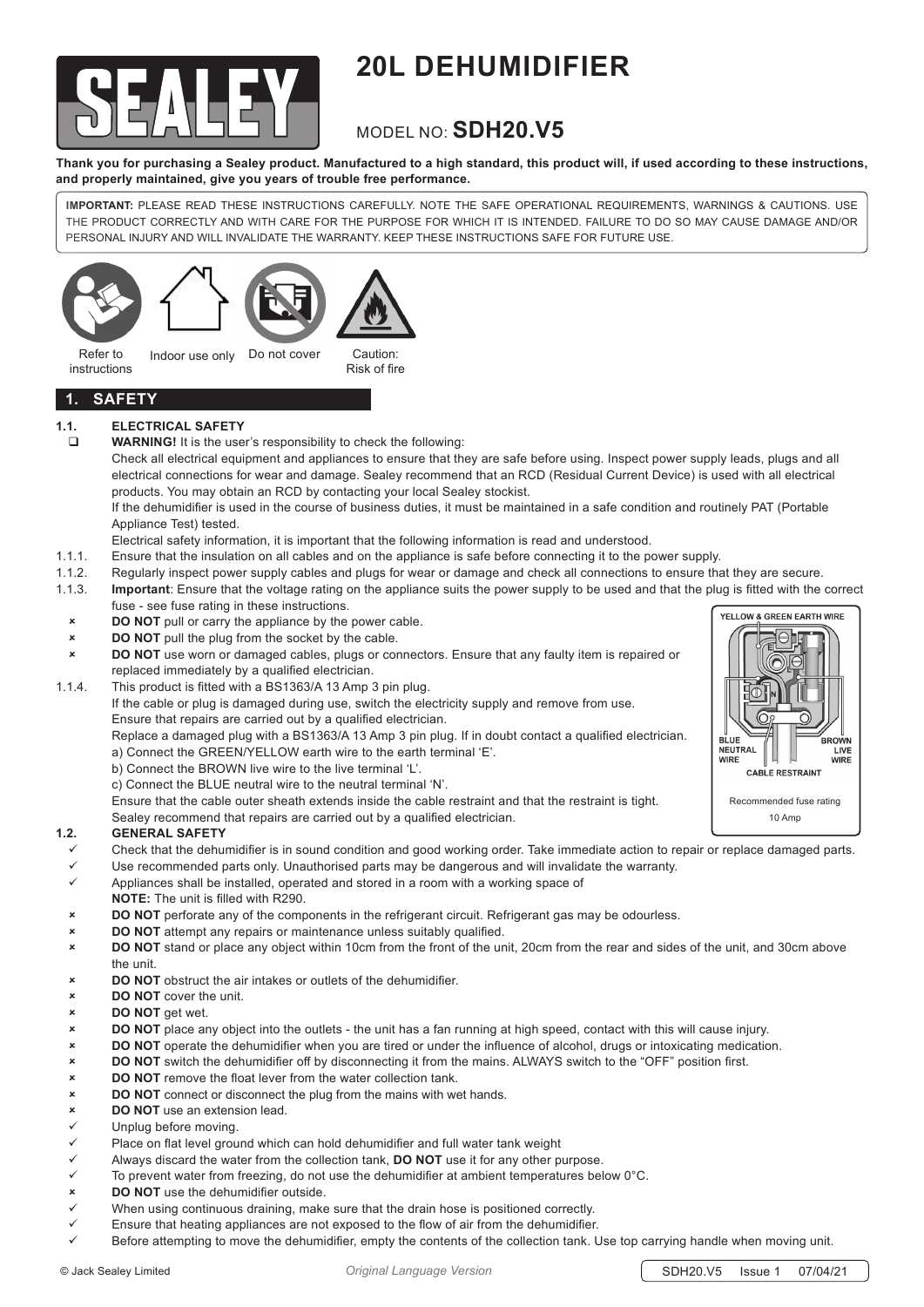- Switch off and disconnect it from the mains before cleaning or other maintenance work.
	- Ensure that the dehumidifier is correctly turned off when not in use, and stored in a safe, dry area, out of reach of children. This appliance is not intended for use by persons (including children) with reduced physical, sensory or mental capabilities or lack of experience and knowledge, unless they have been given supervision or instruction concerning the use of the appliance by a person responsible for their safety. Children should be supervised to ensure that they do not play with the appliance. This appliance can be used by children aged from 8 years and above and persons with reduced physical, sensory or mental capabilities or lack of experience and knowledge if they have been given supervision or instruction concerning use of the appliance in a safe way and understand the hazards involved. Children shall not play with the appliance. Cleaning and user maintenance shall not be made by children without supervision.

# **2. INTRODUCTION**

Compact, efficient and portable unit that extracts up to 20 litres of water per day. Removes excess moisture from air to prevent build-up of mildew and mould. Indicator light on front panel changes colour to show current humidity level in room. Touch screen control panel allows the user to select the mode, set the desired humidity level and a timer ranging from 1 to 24 hours. Automatically turns off when tank is full, for safety. Refrigerant is environmentally friendly R290. Supplied with a 300mm drain hose for continuous operation along with four swivel wheels allowing the unit to be easily manoeuvred.

# **3. SPECIFICATION**

| Dehumidifying capacity:  20L/day (30°C RH 80%) |  |
|------------------------------------------------|--|
|                                                |  |
|                                                |  |
|                                                |  |
|                                                |  |
|                                                |  |
|                                                |  |
|                                                |  |
|                                                |  |
|                                                |  |

# **4. OPERATION**

# **4.1. SITING REQUIREMENTS**

- 4.1.1. Make sure there is at least 20cm of space on all sides and at least 30cm above the dehumidifier for operation.
- 4.1.2. Place on a flat, solid surface capable of withstanding the load of the dehumidifier with a full tank.
- 4.1.3. Close all doors and windows when the dehumidifier is working. Damp air from outdoors will increase the workload of dehumidifier.
- 4.1.4. **DO NOT** use the dehumidifier in a place where room temperature is lower than the machine's minimum operation temperature 5°C (41°F), and a maximum temperature not exceeding 32°C (90°C).

# **4.2. OPERATION**

- **4.3.** Check that the water tank is empty and in place.
- 4.3.1. Check operational temperature 5°- 32°C.
- 4.3.2. Plug the unit into the mains supply.
- 4.3.3. Each time the mains supply is switched off or interrupted, the controls will go back to their original setting.
- 4.3.4. The LED ring on the front panel will illuminate to advise on the humidity level in the environment. Red indicates 70%+, Green indicates 50-70%, blue indicates below 50%.

# **NOTE: Use minimal pressure when pressing control buttons. Buttons are touch sensitive and not mechanically operated.**

- 4.3.5. Press the Stand-by button to turn the dehumidifier on (the power light is lit) (fig.2).
- 4.3.6. Use the controls to select your operation as illustrated and described below.



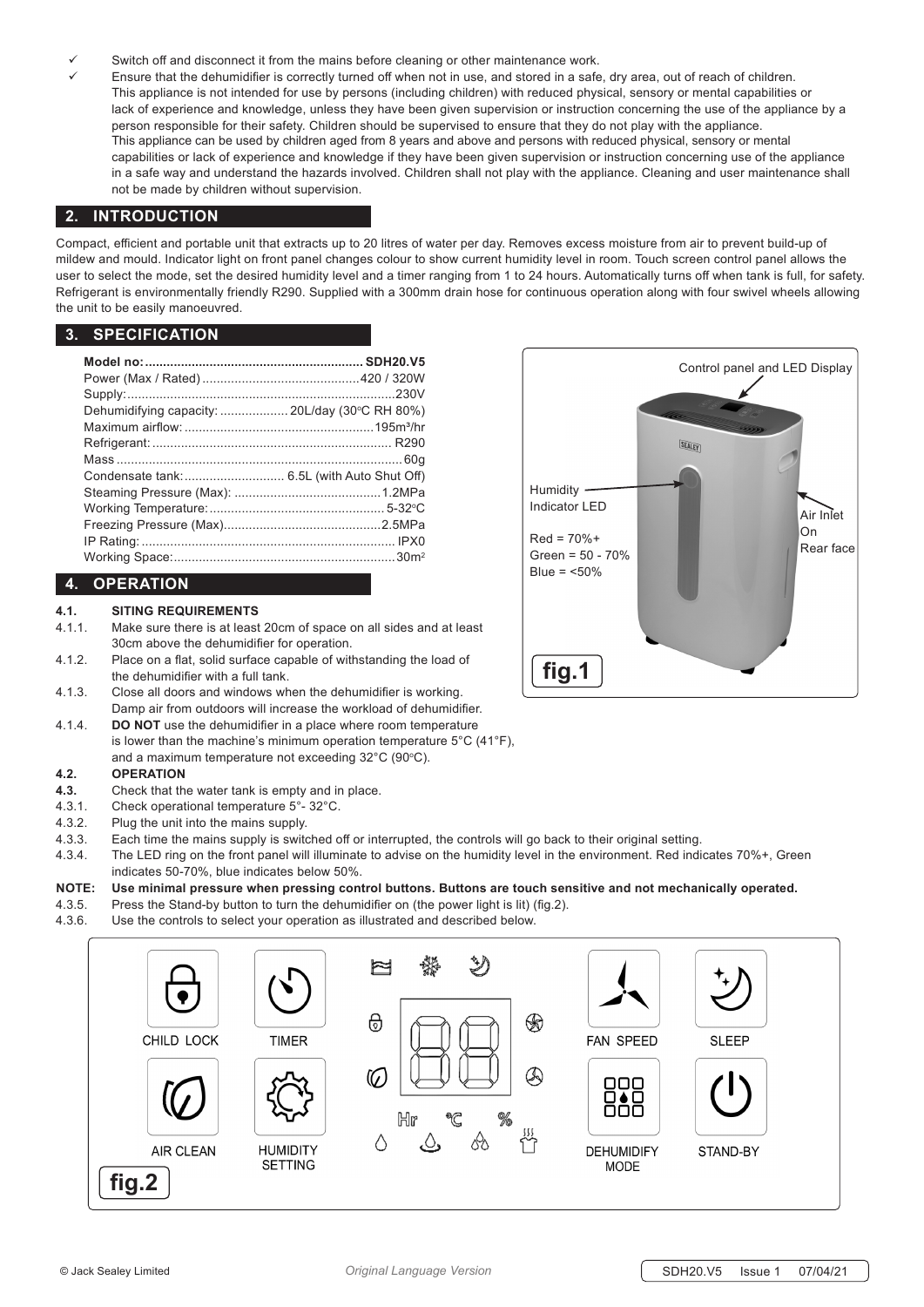# **4.4. SETTING HUMIDITY VALUE**

4.4.1. Press the 'HUMIDITY SETTING' button to cycle from 30% to 80% in 5% increments.

#### **4.5. SETTING DEHUMIDIFYING MODE**

- 4.5.1. Press the 'DEHUMIDIFY MODE' button to sequentially step through 'Manually Set Dehumidify' mode | Superinuous mode' , and 'Drying (clothes) mode'  $\frac{1}{\sqrt{2}}$ **4.6. SETTING FAN SPEED**
- 
- 4.6.1. The fan has two speeds. Press the 'Fan Speed' button to cycle between 'Low Speed Fan'  $\Box$  and 'High Speed Fan'  $\parallel$ **4.7. SETTING TIMER FUNCTION**
- 4.7.1. To set delayed power-off time, once machine is working press the 'TIMER' button to cycle through the range of hours permitted 0 24 hours). To set power-on time, pre-select the required time before setting mode.

#### **4.8. SLEEP FUNCTION**

- 4.8.1. The 'SLEEP' will cause the display to turn off EXCEPT for the 'Sleep' icon  $\mathbb{R}$ , Water Tank Full icon  $\mathbb{R}$  and Child Lock  $\mathbb{R}$ **4.9. AIR CLEAN**
	- To run the air cleaning option, press the 'Air Clean' button and the icon will display  $\| \mathcal{O} \$

# **4.10. AUTO-DEFROST**

1.10.1. The unit will automatically defrost when required. The  $\mathbb{Z}$  symbol will display on the screen and will switch off once defrosted. If the ambient temperature is above 24°C no defrosting will occur. Between 23°C and 5°C, the unit will operate normally but interleaved with 5 minute defrost cycles. Below 5°C the unit will not operate except for the air purification mode.

#### **4.11. WATER TANK**

4.11.1. When the water tank is full, the unit will stop working, sound an audible alarm and display the Water Tank Full symbol .

#### **4.12. CHILD LOCK**

4.12.1. To engage the Child Lock rest a finger on the CHILD LOCK button for approximately 5 seconds. Repeat this to unlock unit. When the child lock is engaged the symbol  $\bigcap$  is lit.

# **4.13. DRAIN HOSE CONNECTION (WATER OUTLET)**

- 4.13.1. The drain hose can be permanently connected to the outlet on the rear face of the unit and the unit run dehumidifier continuously.
- 4.13.2. Remove water tank and insert the water pipe onto the water outlet.
- 4.13.3. Place the other end into a floor drain.
- 4.13.4. If the water pipe is not being used, remove the water pipe.
- 4.13.5. Whether the water outlet hose is used or not, the water tank must be in position otherwise the dehumidifier will not operate.

#### **4.14. AIR FILTER**

- 4.14.1. The filter needs to be cleaned every two weeks for effective operation of the dehumidifier.
- 4.14.2. Remove the plug from the mains supply.
- 4.14.3. Place finger into the recess on the bottom edge of the filter cover and lift up and remove to allow filter to be removed.
- 4.14.4. **DO NOT** use any liquid to wash the filter. Only dry in direct sunlight. It is recommenced to replace the filter every six months
- depending on usage levels.
- 4.14.5. Replace in reverse order as above.

# **5. MAINTENANCE**

- **WARNING:** Disconnect from mains supply before attempting any cleaning or maintenance.
- **5.1.** Use a wet cloth to clean the outside. **DO NOT** splash water onto the dehumidifier.
- **5.2.** Clean the inside of the water tank with an antibacterial cleaner every few weeks to avoid the build up of bacteria. The tank has a water level warning and must be placed in the right position. The dehumidifier will not work if the water level is too high.

# **6. TROUBLESHOOTING**

# **Dehumidifier does not work:**

- Is dehumidifier plugged in
- Check that water tank is in the correct position
- Check that water tank is not full (empty) and that float ball is in correct position

# **The pipe is frozen:**

 - The dehumidifier has a defrosting function. The fan keeps working after the compressor stops working. This will solve the problem of a frozen pipe. When the defrosting device reaches room temperature, the dehumidifier will resume operation.

# **The dehumidifier 'runs' without dehumidifying:**

- (The dehumidifier will blow warmer air when it is working properly).
- Power light lights once per second when it is defrosting
- Power light lights for three seconds then goes out for one second or lights for one second then goes out means there is a fault with the humidity sensor - contact Sealey stockist

# **The dehumidifier runs as soon as it is switched on:**

- Check if the dehumidifier is defrosting. After defrosting the dehumidifier will restart automatically after defrosting.

# **Dehumidifying capacity is too weak:**

- Check if filter net is blocked clean
- dehumidifying capacity will be weaker if the temperature and humidity levels are too low
- check if air inlet is blocked clean

# **Expected humidity takes a long time to be reached:**

- check whether doors and windows are open
- check if anything is producing vapour
- check whether the volume of the room is too large